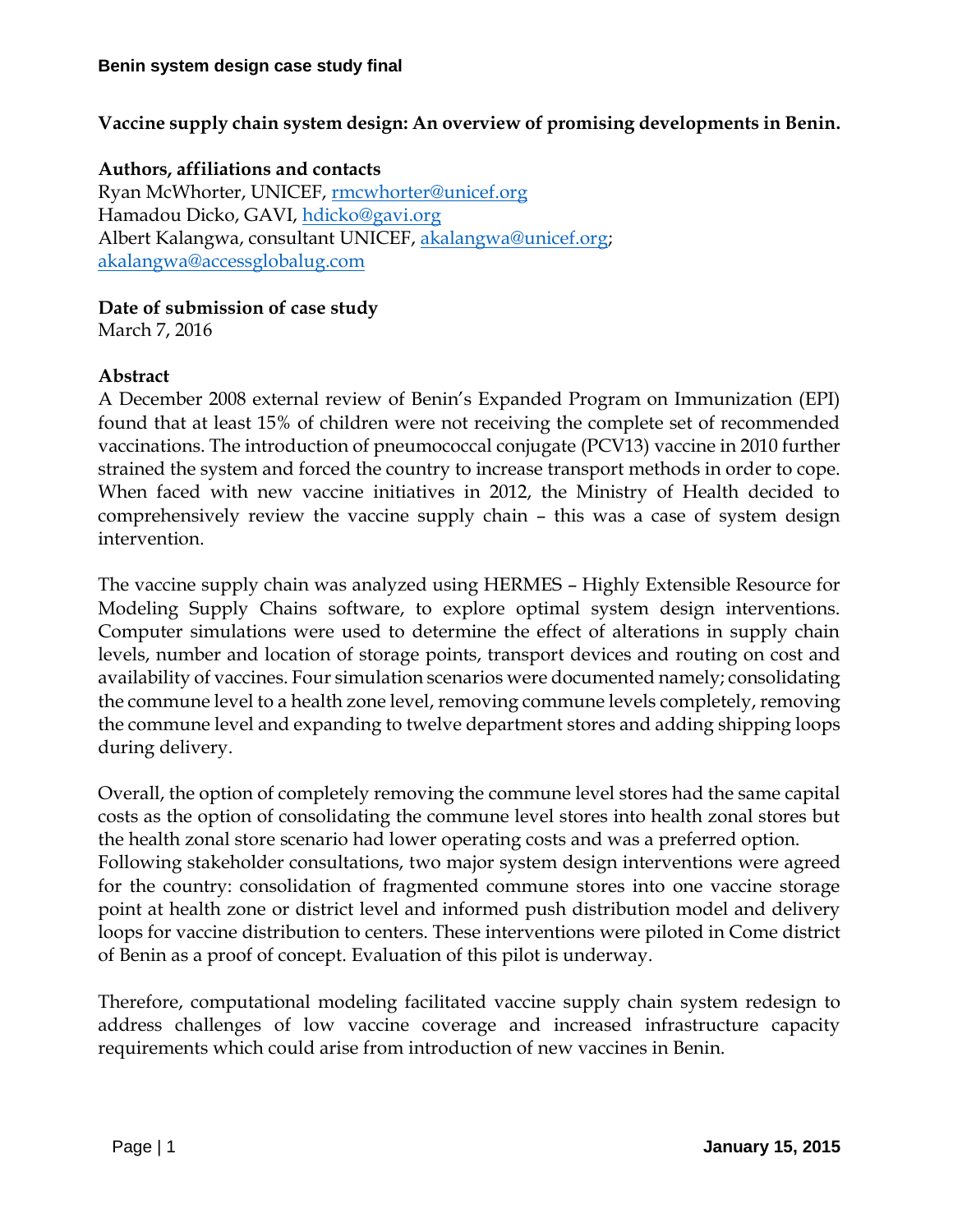# **Key words**

- Commodity
	- Vaccines
- Industry
	- Pharmaceutical
- System Design Strategy
	- Network redesign
	- Informed push
- Country- Benin
- Key Partners and stakeholders
	- UNICEF
	- $\circ$  GAVI
	- AMP
- Supply Chain Level
	- National
	- Provincial
	- Sub-regional

# **1. Background**

A December 2008 external review of Benin's Expanded Program on Immunization (EPI) found that at least 15% of children were not receiving the complete set of recommended vaccinations, as measured by estimated coverage of diphtheria tetanus pertussis (DPT) third dose. The introduction of pneumococcal conjugate (PCV13) vaccine in 2010 further strained the system and forced the country to increase transport methods in order to cope. When faced with new vaccine initiatives in 2012, the Ministry of Health decided to comprehensively review the vaccine supply chain – this was a case of system design intervention. By then, the vaccine supply chain consisted of four levels; one (1) national warehouse, seven (7) departmental stores one of which was run as a regional store, eighty (80) commune level stores, and seven hundred sixty three (763) health posts. Each of the lower level health facilities and stores was responsible for picking vaccines from the upper storage points. Figure below illustrates the original vaccine supply chain structure in Benin.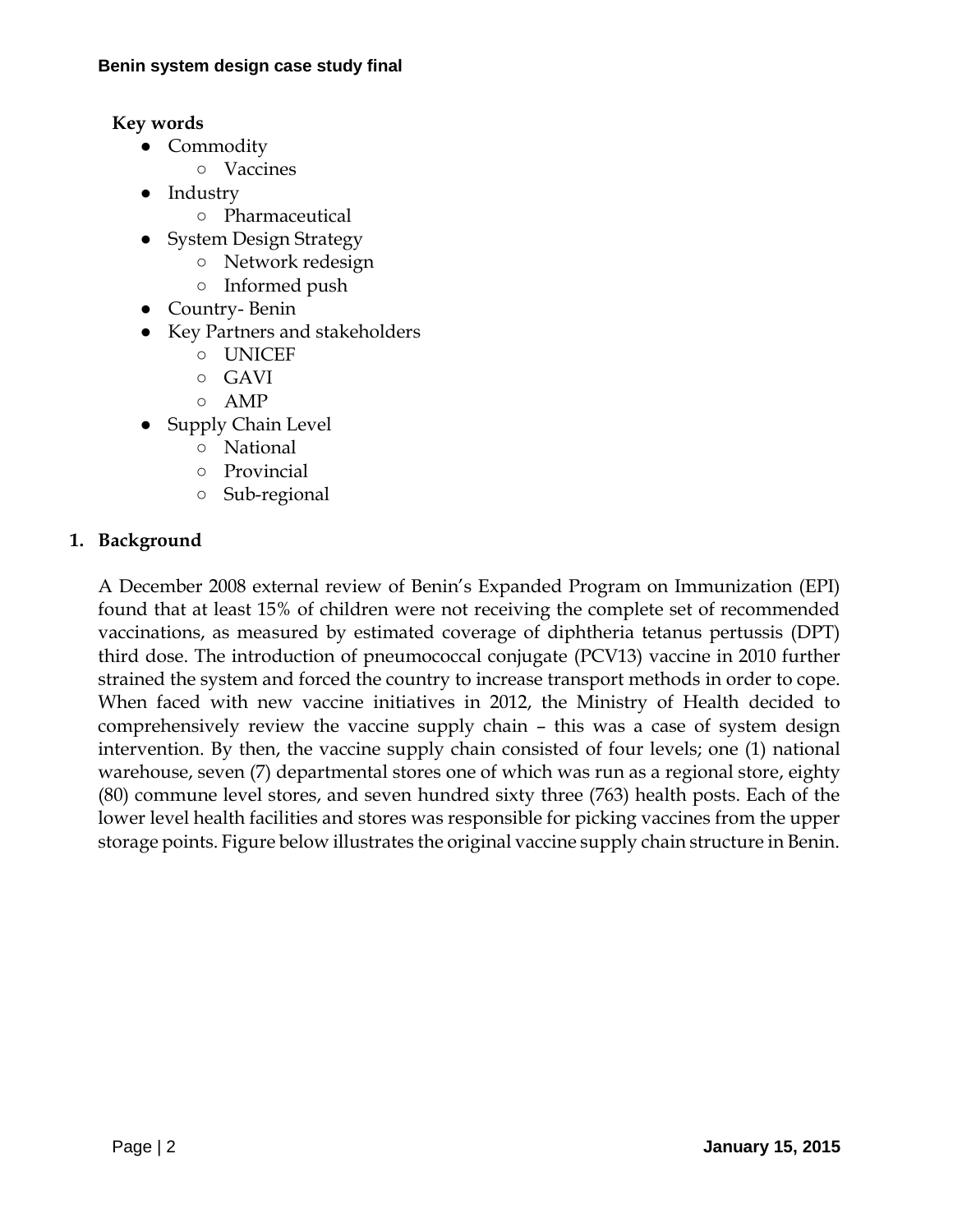

**Figure 1: Original vaccine supply chain in Benin**

# **2. System Design intervention**

The vaccine supply chain was analyzed using HERMES – Highly Extensible Resource for Modeling Supply Chains software, to explore optimal system design interventions. Computer simulations were used to determine the effect of alterations in supply chain levels, number and location of storage points, transport devices and routing on cost and availability of vaccines (Brown, et al., 2014). Four simulation scenarios were documented:

# **a) Consolidating the commune level to a health zone level**

The first scenario explored was consolidating the 80 commune stores into 34 health zone level store that were already under use for other health commodities. This scenario would keep the supply chain levels at four but reduce on the number of storage points at level 3 of the supply chain. Figure 2 below illustrates this scenario.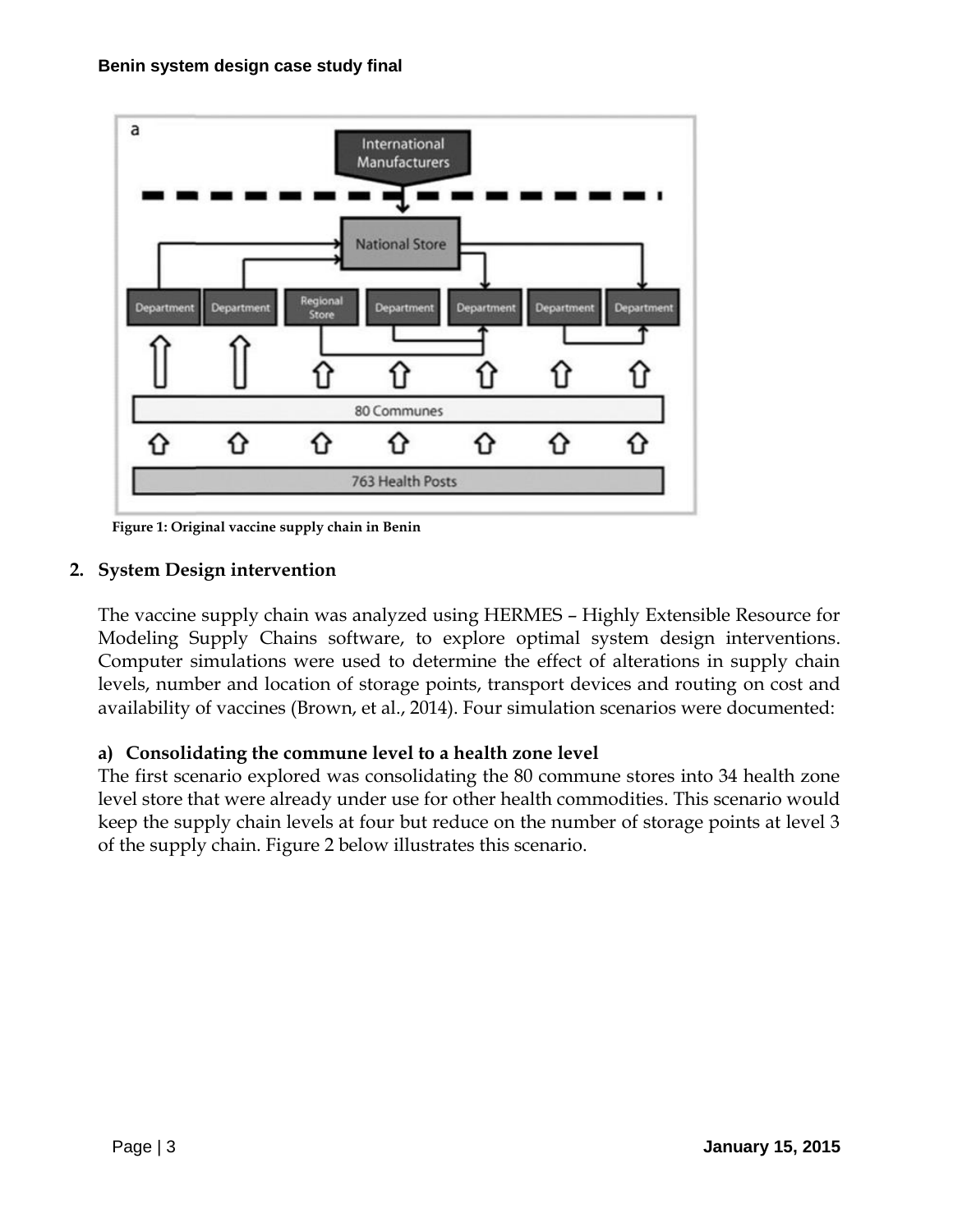

**Figure 2: Consolidating the commune stores into zonal stores**

# **b) Removing commune levels completely**

The second scenario completely removed the commune level such that the health posts were directly served by the departmental stores. This reduced the levels of the supply chain from four to three because it removed level 3 of the supply chain. Figure 3 below illustrates this scenario.



**Figure 3: Removing the commune stores**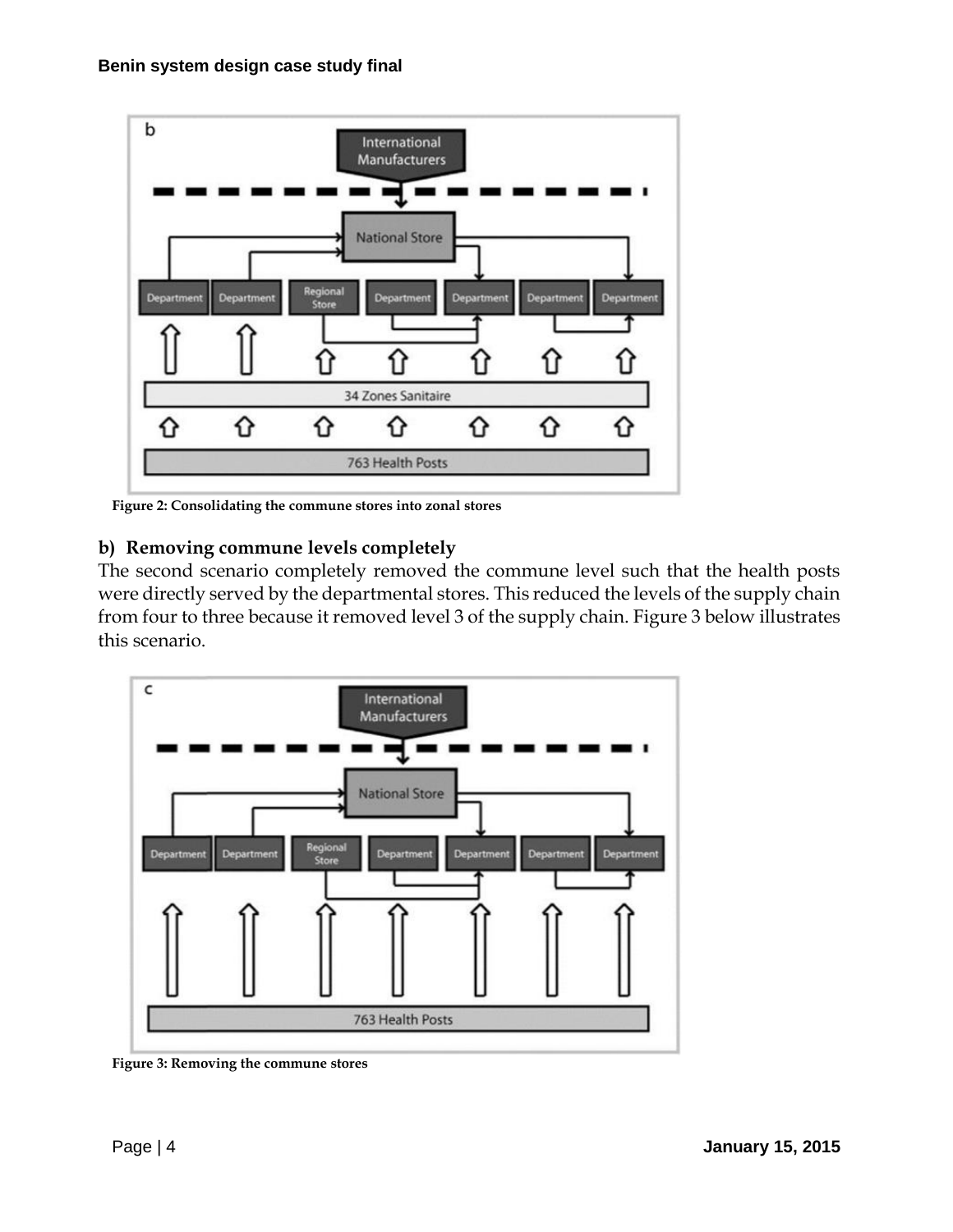# **c) Removing the commune level and expanding to 12 department stores**

The third option looked at the impact of increasing the number of department stores to 12 on top of removing the commune level. This would involve creation of 5 more departmental stores. Figure 4 below illustrates this scenario.



**Figure 4: Removing the commune store and increasing departmental stores to 12**

# **d) Adding shipping loops during delivery**

For each scenario network configuration, they explored the impact of replacing current transport routes at the lowest level (i.e. motorcycles to pick supplies from the health post and lower storage points to pick vaccine and supplies from above) with a 4X4 truck that would start at the higher storage point and serve multiple health posts and storage points while following a shipping loop.

# **3. Key performance indicators**

The indicators used to measure performance of the vaccine supply chain were capital expenditure, operational expenditure, logistics cost per dose and vaccine availability.

# **a) Capital expenditure**

Estimates for capital expenditure were obtained from the 2009 Benin comprehensive multiyear plan (cMYP). Estimates were made of what it would cost to set up new storage points and change transport devices, using figures included in the existing multiyear plan.

# **b) Operational expenditure**

Operational expenditure was estimated from the 2009 Benin cMYP and other data collected including information on Human Resource, vaccine stock over one year, cold chain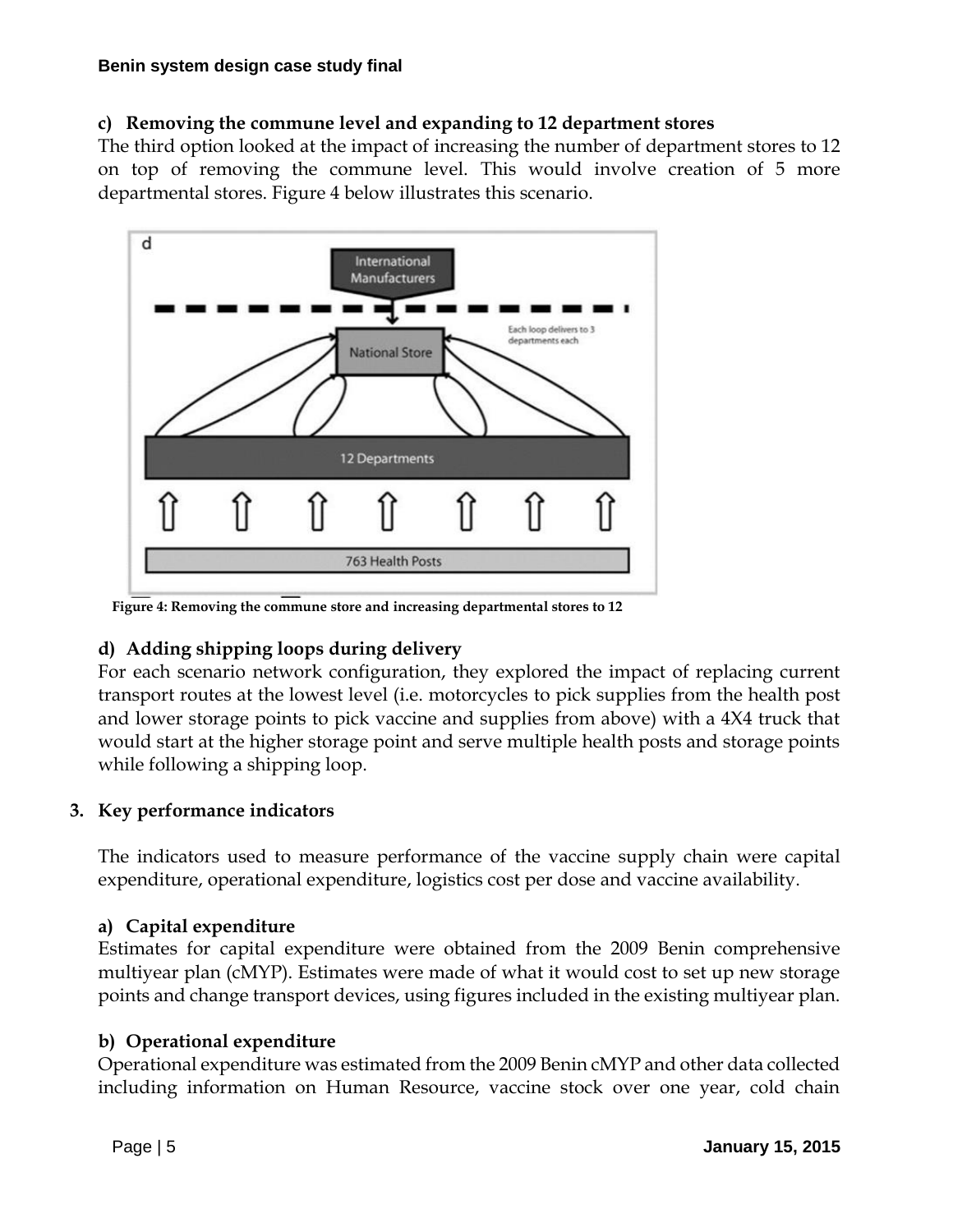equipment type and specifications, transport mode, distribution frequency, and routes followed through the supply chain.

### **c) Logistics cost per dose**

Logistics cost per dose of vaccine was estimated using annual cost of labor, storage, transport and building. Please see illustration below:

| Logistics cost = total annual logistics cost / annual number of vaccine doses administered<br>to persons arriving at a health post for vaccination         |
|------------------------------------------------------------------------------------------------------------------------------------------------------------|
| Total cost = Annual cost of labor + Annual cost of storage + Annual cost of transport +<br>Annual cost of building.                                        |
| Annual unit labor cost = cost of employee annual salary & benefits $X$ % of time dedicated<br>to vaccine logistics                                         |
| Annual unit storage cost = cost of storage device unit energy + cost of storage device unit<br>maintenance $+ \cos t$ of storage device unit depreciation. |
| Annual unit transport costs:<br>Cost of transport route = cost per $km X$ distance traveled + cost of perdiems per route                                   |
| Cost per km = Cost of vehicle maintenance per km + cost of vehicle depreciation per km +<br>cost of fuel per km                                            |
| Cost of fuel per $km = \cos t$ of fuel per litre / distance covered per litre                                                                              |
| Annual unit building costs = (cost of annual depreciation + annual utilities) $X$ % of<br>building utilized for vaccines                                   |

# **d) Vaccine availability**

Vaccine availability was taken as the proportion (percentage) of number of people vaccinated to total number of vaccination opportunities.

Vaccine availability = number of people vaccinated / Total number of vaccination opportunities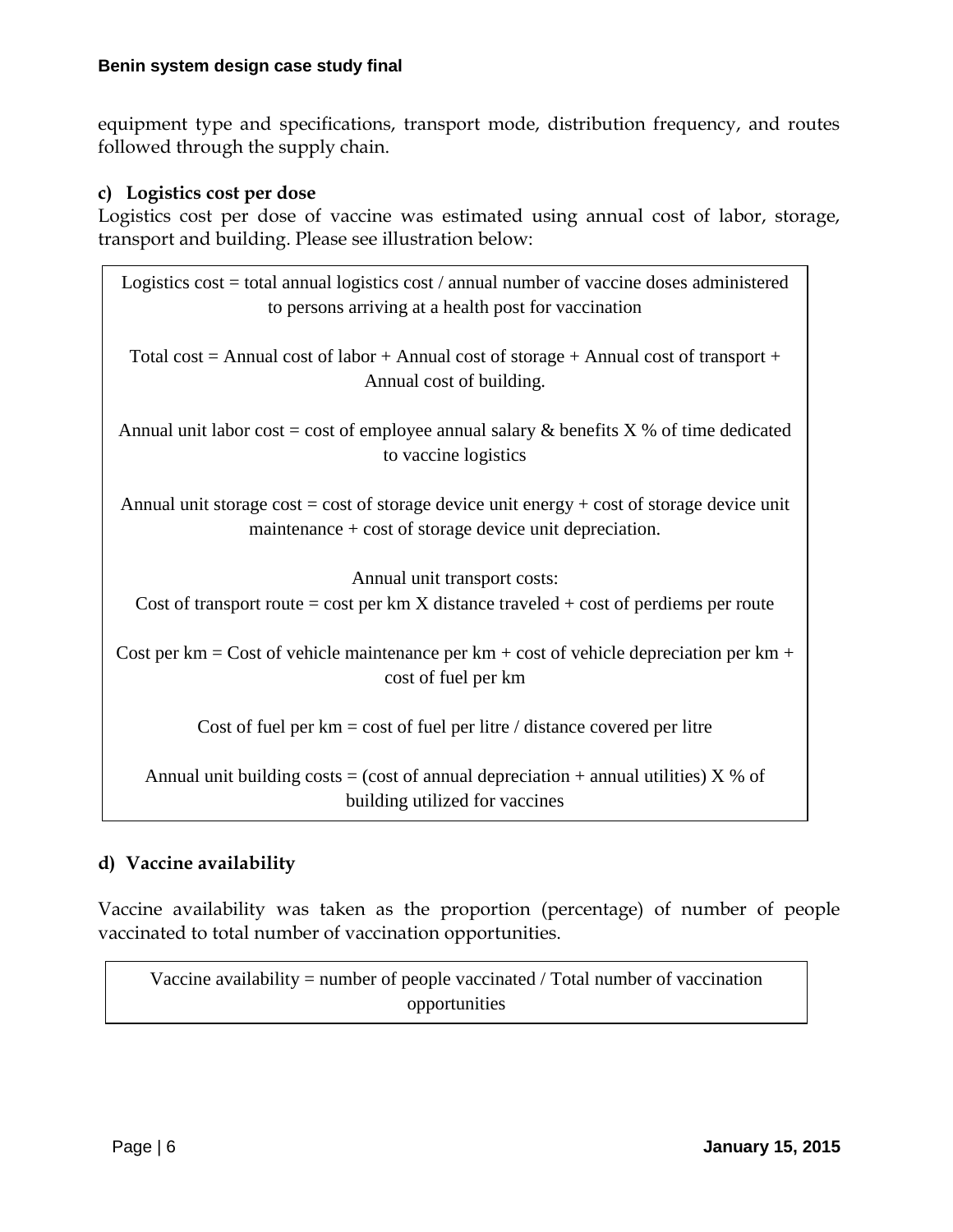# **4. Results**

### **a) Baseline**

New vaccine introductions would increase logistics cost per dose from USD0.23 to USD0.26. It would also drop vaccine availability to 71%. Adding shipping loops to the current structure did not yield cost savings.

### **b) Consolidating the commune level to a health zone level**

Consolidating the 80 commune stores into 34 zonal stores slightly increased overall vaccine availability and raised logistics cost from USD0.23 to USD0.29. Replacing lower transport system with shipping loops dropped logistics cost to USD0.18 to USD0.19 depending on the number of health posts served per truck.

# **c) Removing commune levels completely**

Simply removing the commune level increased vaccine availability from 93% to 96% and the logistics cost dropped from USD0.26 to USD0.25. Replacing lower transport system with shipping loops at lower level would decrease logistics cost to between USD0.22 to USD0.19 depending on the number of health posts served per truck.

### d) **Removing the commune level and expanding to 12 department stores**

Expanding to a total of 12 department stores on top of removing the commune level stores increased vaccine availability to 99%. However, the capital expenditure associated with this option was unfavorable.

#### **5. Lessons Learned**

- Simulations using computational modeling identified the best combination of structural configurations to optimize supply chain performance.
- The best option for optimizing supply chain performance involved a combination of variations of storage points, transport devices and routing.

#### **6. Next steps**

Two major system design interventions were agreed for the country: consolidation of fragmented commune stores into one vaccine storage point at health zone or district level and informed push distribution model and delivery loops for vaccine distribution to centers. These interventions were piloted in Come district of Benin as a proof of concept. Evaluation of this pilot is underway.

#### **7. Conclusion**

Overall, the option of completely removing the commune level stores had the same capital costs as the option of consolidating the commune level stores into health zonal stores but